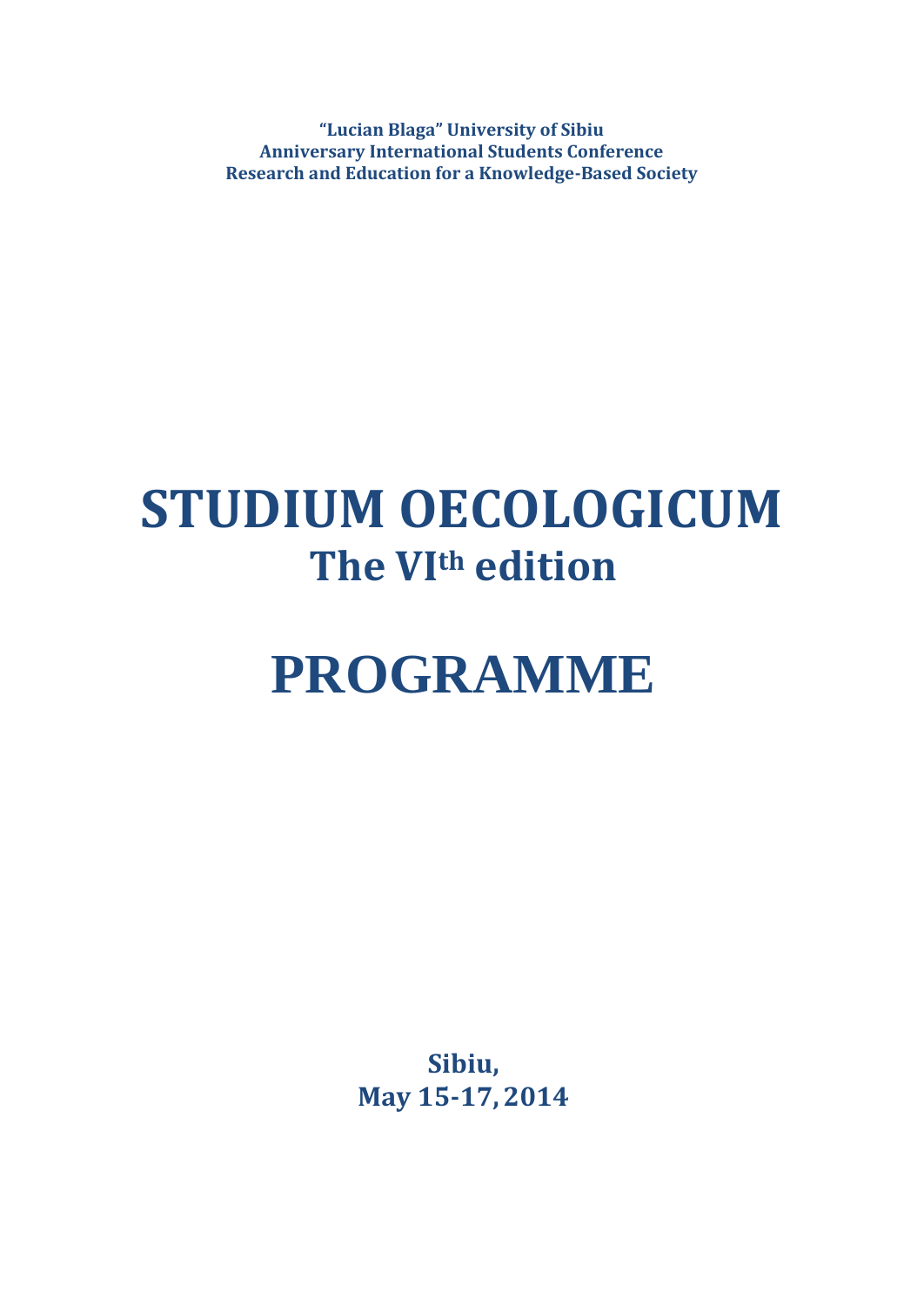#### **Organized by:**

"Lucian Blaga" University of Sibiu, Faculty of Sciences NGO Ecotur Sibiu ASECO

#### **Organizing Committee:**

Aurelian Bordei – student Diana Călugăriţoiu – student Loredana Ciurcă – student Olivia Hoza – student George Iacob – student Luciana Ioja – student Mircea Mărginean – student Dr. Doru Bănăduc Dr. Angela Curtean-Bănăduc Dr. Voichiţa Gheoca Dr. Horia Olosutean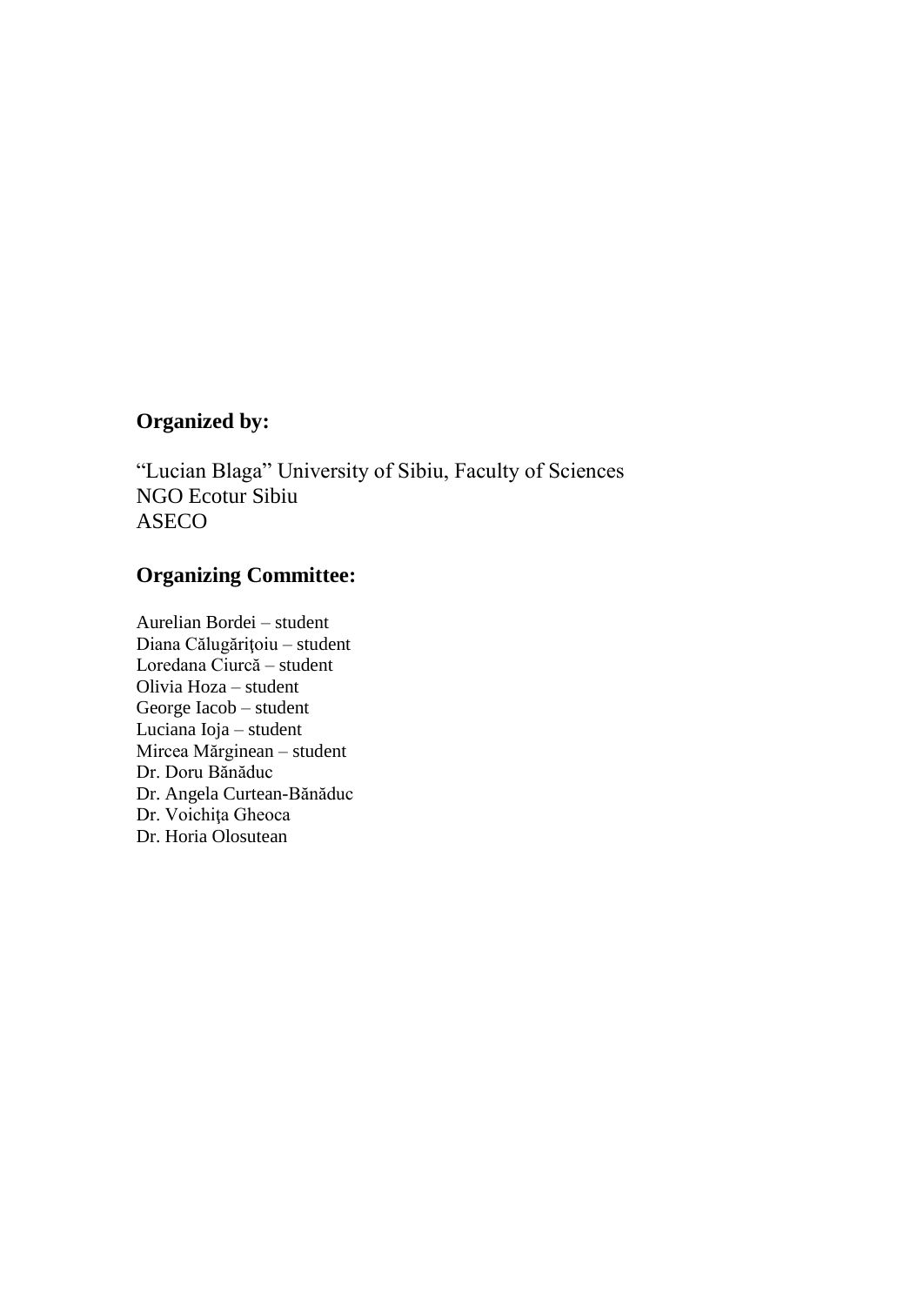#### **Scientific Committee** (in alphabetical order)**:**

Dr. Maria Mihaela Antofie – "Lucian Blaga" University of Sibiu Dr. Doru Bănăduc – "Lucian Blaga" University of Sibiu Dr. Anamaria Benedek – "Lucian Blaga" University of Sibiu Dr. Corneliu Bucşa – "Lucian Blaga" University of Sibiu Dr. Marieta Costache – Universty of Bucharest Dr. Angela Curtean-Bănăduc – "Lucian Blaga" University of Sibiu Dr. Constantin Drăgulescu – "Lucian Blaga" University of Sibiu Dr. Voichiţa Gheoca – "Lucian Blaga" University of Sibiu Dr. Laurian Mugurel Gheorghe – "Lucian Blaga" University of Sibiu Dr. Lucian Dragoş Gorgan **-**"Alexandru Ioan Cuza" University of Iaşi Dr. Daniela Minodora Ilie – "Lucian Blaga" University of Sibiu Dr. Monica Mironescu – "Lucian Blaga" University of Sibiu Dr. Dumitru Murariu – "Gr. Antipa" National Museum of Natural History, Bucharest Dr. Mircea Nicoară -"Alexandru Ioan Cuza" University of Iaşi Dr. Daniela Nicuţă - University "Vasile Alecsandri" of Bacău Dr. Horia Olosutean – "Lucian Blaga" University of Sibiu Dr. Lucian Pârvulescu – West University of Timişoara Dr. Milca Petrovici – West University of Timişoara Dr. Ştefan Sauter – University of Zurich Dr. Vasile Sârbu **-**"Alexandru Ioan Cuza" University of Iaşi Dr. Ioan Tăuşan – "Lucian Blaga" University of Sibiu Dr. Dorel Ureche – University "Vasile Alecsandri" of Bacău

Dr. Mihai Zerbeş – "Lucian Blaga" University of Sibiu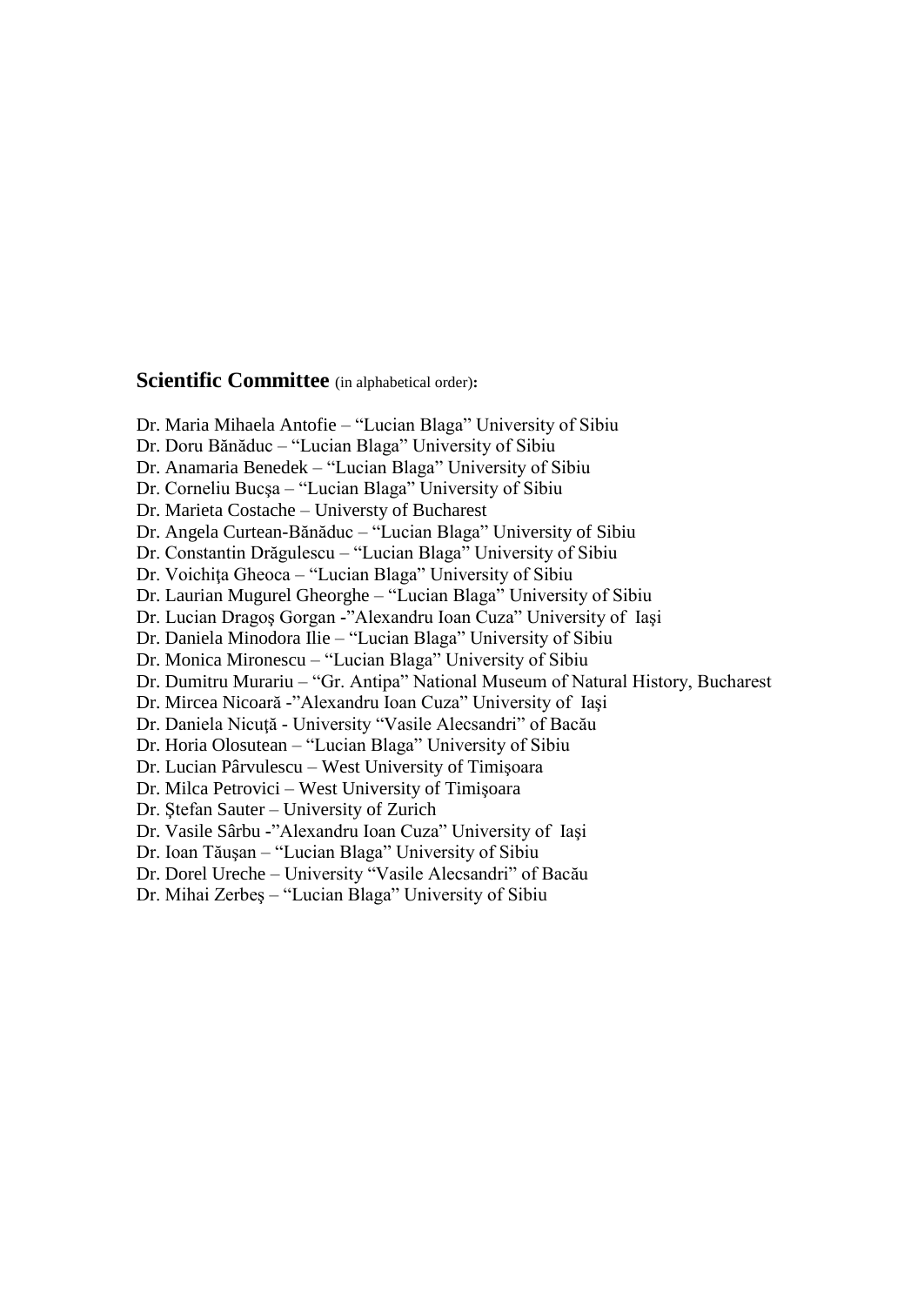#### **PROGRAMME**

#### **May 15th , 2014**

- 08:30 09:30 Registration of participants (Aula Magna, Lucian Blaga Street, No. 2)
- $\bullet$  09:30 10:00 Official opening
- 10:00 10:45 Workshop 1: "What's Next for Online Advertising? Present and Future Trends in Online"
- $\bullet$  10:45 11:00 Coffee Break Individual discussions
- 11:00 12:30 Workshop 2: "Presentation and Training Session on Access to Scientific Databases ROMDIDAC + EBSCO"
- 12:30 13:45 Lunch (LBUS Canteen, Student Campus Park, Victoria Avenue 31)
- 14:00 19:30 Paper Presentations The VI<sup>th</sup> Studium Oecologicum (Faculty of Sciences, Dr. I. Raţiu Street, No. 5-7)
- 20:00 Galla Dinner (LBUS Canteen, Student Campus Park, Victoria Av. 31)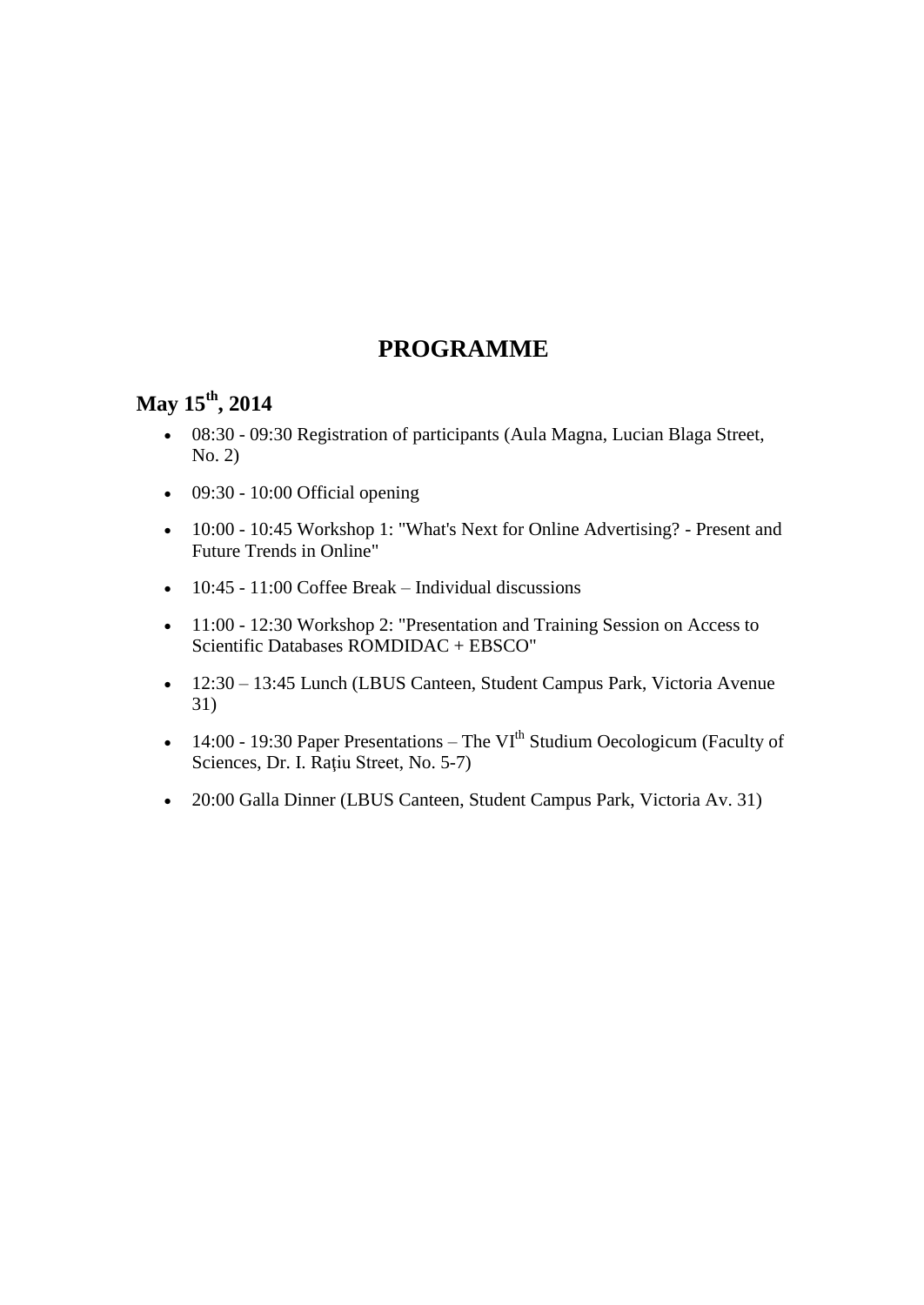#### **ORAL PRESENTATIONS Faculty of Sciences, Dr. I. Raţiu Street, No. 5-7**

#### **SECTION I – ROOM A12**

| <b>Andreea CIOBANU</b><br>Coordinator - Dr. Angela CURTEAN-BANADUC<br>"Lucian Blaga" University of Sibiu, Faculty of Sciences                                                                                              | $14^{00} - 14^{10}$ |
|----------------------------------------------------------------------------------------------------------------------------------------------------------------------------------------------------------------------------|---------------------|
| <b>MAYFLY (INSECTA. EPHEMEROPTERA) ASSEMBLAGES IN THE</b><br>REPEDE RIVER (RODNA MONTAINS, ROMANIA)                                                                                                                        |                     |
| Laurențiu-Vasile AGACHI,<br>Coordinator - Dr. Milca PETROVICI<br>West University of Timişoara, Faculty of Chemistry, Biology, Geography                                                                                    | $14^{10} - 14^{20}$ |
| THE SEASONAL DYNAMICS OF BENTHIC MACROINVERTEBRATES<br>FROM THE STREAM APA MARE, NATURE REZERVE MLASTINILE<br>SATCHINEZ (TIMIȘ COUNTY, ROMÂNIA)                                                                            |                     |
| George BOUROS,<br>Coordinator - Dr. Dumitru MURARIU<br>University of Bucharest, Faculty of Biology                                                                                                                         | $14^{20} - 14^{30}$ |
| <b>ENVIRONMENTAL AND ANTHROPOGENIC FACTORS THAT</b><br><b>INFLUENCE THE STRUCTURE AND DYNAMICS OF EURASIAN OTTER</b><br>(LUTRA LUTRA) POPULATION IN THE SITE OF COMMUNITY<br><b>IMPORTANCE LOWER SIRET VALLEY, ROMANIA</b> |                     |
| Marius NADEJDE,<br>Coordinator - Dr. Dorel URECHE<br>University "Vasile Alecsandri" of Bacau, Faculty of Science                                                                                                           | $14^{30} - 14^{40}$ |
| <b>CURRENT STATUS OF THE FISH COMMUNITIES STATION</b><br><b>NEHOIU- PÂRSCOV FROM THE BUZĂU RIVER</b>                                                                                                                       |                     |
| Alexandru BURCEA, Iulia Elena FLORESCU,<br>Coordinator - Dr. Marieta COSTACHE<br>University of Bucharest, Faculty of Biology                                                                                               | $14^{40} - 14^{50}$ |
| THE GENETIC DIVERSITY OF RUSSIAN STURGEON AQUACULTURE<br>STRAINS DETERMINED BY MITOCHONDRIAL DNA ANALYSIS                                                                                                                  |                     |
| Loredana-Giorgiana MOROŞAN,<br>Coordinators - Dr. Mălina PÎRVU, Dr. Claudia ZAHARIA, Dr. Lucian<br>PÂRVULESCU<br>West University of Timișoara, Faculty of Chemistry, Biology, Geography                                    | $14^{50} - 15^{00}$ |
| <b>FECUNDITY – THE KEY OF SUCCESS IN SPINY-CHEEK CRAYFISH</b><br><b>INVASION</b>                                                                                                                                           |                     |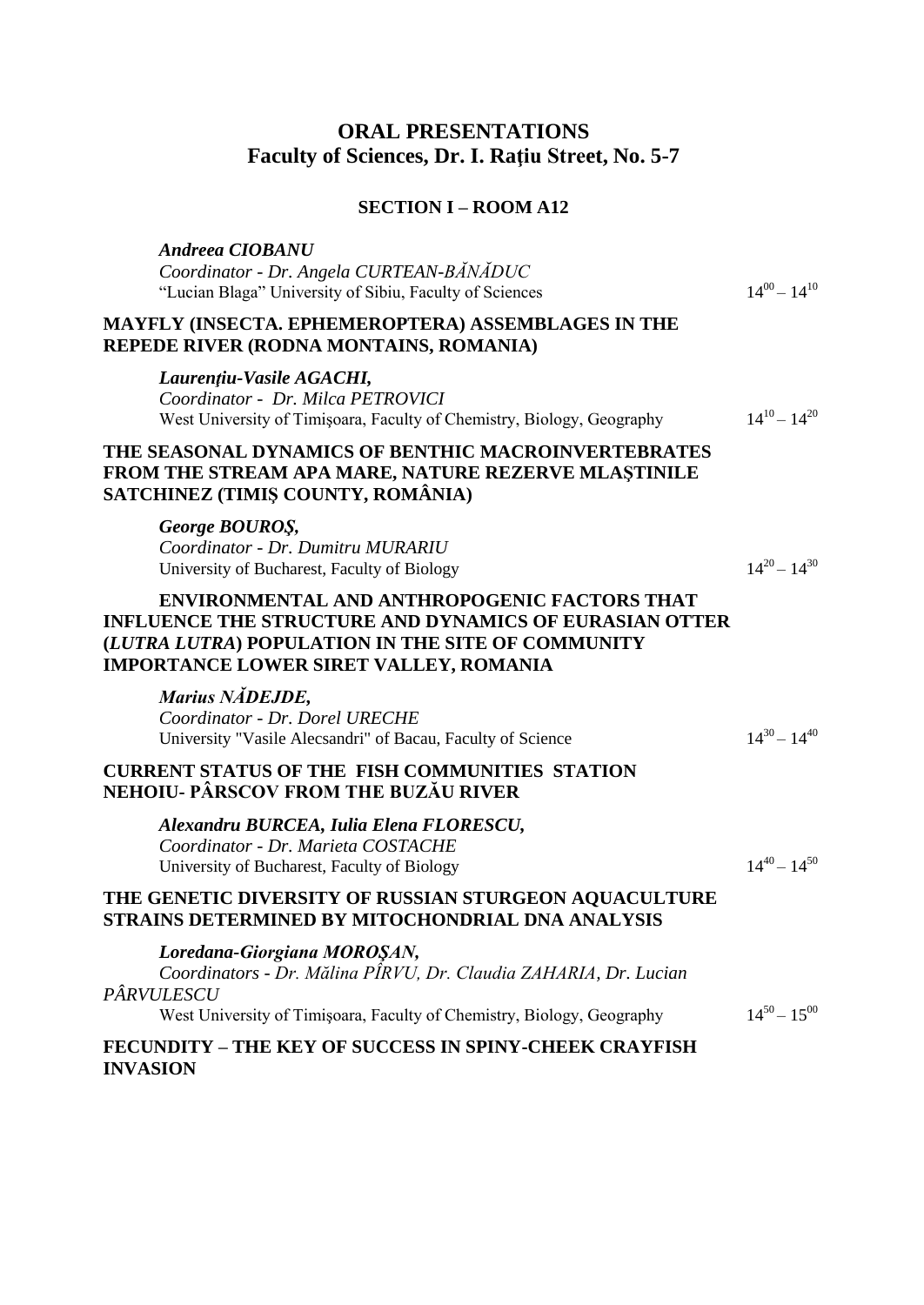| Iulia Elena FLORESCU, Alexandru BURCEA,<br>Coordinator - Dr. Marieta COSTACHE<br>University of Bucharest, Faculty of Biology              | $15^{00} - 15^{10}$ |
|-------------------------------------------------------------------------------------------------------------------------------------------|---------------------|
| <b>GENETIC DIVERSITY ANALYSIS OF ACIPENSER STELLATUS</b><br><b>AQUACULTURE STRAINS USING DNA NUCLEAR MARKERS</b>                          |                     |
| Gina-Oana POPA,<br>Coordinator - Dr. Marieta COSTACHE<br>University of Bucharest, Faculty of Biology                                      | $15^{10} - 15^{20}$ |
| <b>ANALYSIS OF THE BROWN TROUT'S GENETIC DIVERSITY FROM</b><br>FĂGĂRAȘ MOUNTAINS USING NUCLEAR MOLECULAR MARKERS                          |                     |
| Sonia BUNGIAC, Paul BOARIU, Alina BUDOIU,<br>Coordinator - Dr. Horea OLOSUTEAN<br>"Lucian Blaga" University of Sibiu, Faculty of Sciences | $15^{20} - 15^{30}$ |
| AQUATIC AND SEMI-AQUATIC HETEROPTERA FROM THE SULINA<br>AREA (DANUBE DELTA, ROMANIA)                                                      |                     |
| Lidia MILA,<br>Coordinator - Dr. Voichița GHEOCA<br>"Lucian Blaga" University of Sibiu, Faculty of Sciences                               | $15^{30} - 15^{40}$ |
| MORPHOLOGICAL AND ANATOMICAL ANALYSIS IN HELIX<br>POMATIA x HELIX LUTESCENS HYBRIDS DISCRIMINATION                                        |                     |
| Anca BUCUR, Adrian RAULEA,<br>Coordinator - Dr. Ana Maria BENEDEK<br>"Lucian Blaga" University of Sibiu, Faculty of Sciences              | $15^{40} - 15^{50}$ |
| <b>SEASONAL AND ELEVATIONAL DYNAMICS OF BIRD COMMUNITIES</b><br>ALONG STEAZA-SEVIS RIVER VALLEY (CIBIN RIVER BASIN)                       |                     |
| <b>DISCUSSIONS</b>                                                                                                                        | $15^{50} - 16^{10}$ |
|                                                                                                                                           |                     |

**Coffee break** – **Individual discussions** 

 $16^{10} - 16^{30}$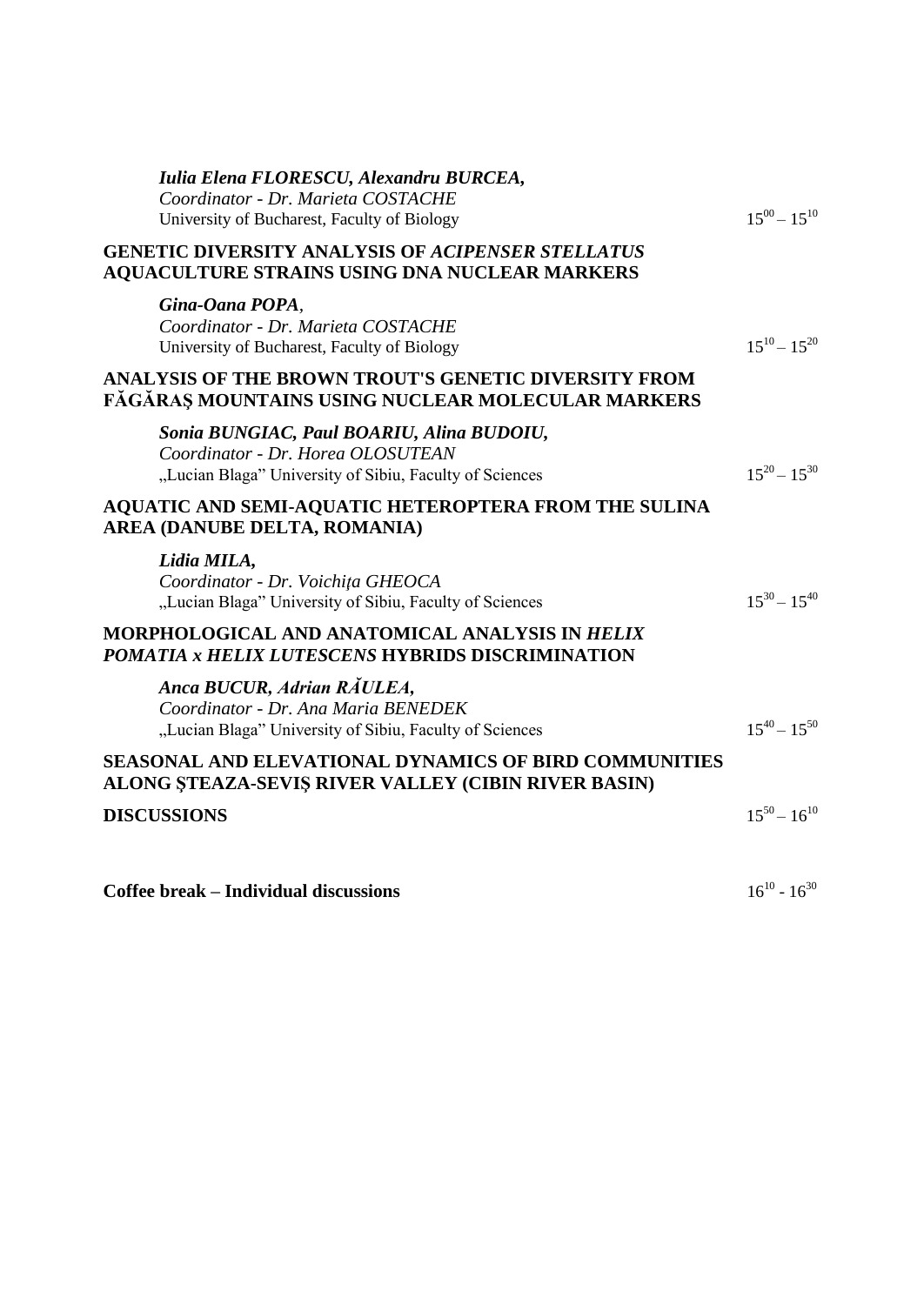| Silviu CIBU,<br>Coordinator - Dr. Mihai ZERBEŞ<br>"Lucian Blaga" University of Sibiu, Faculty of Engineering                                                   | $16^{30} - 16^{40}$ |
|----------------------------------------------------------------------------------------------------------------------------------------------------------------|---------------------|
| THERMAL SOLAR PANEL MADE FROM PET FOR DOMESTIC HOT<br><b>WATER</b>                                                                                             |                     |
| Mirela MUNTEAN,<br>Coordinator - Dr. Doru BÁNÁDUC<br>"Lucian Blaga" University of Sibiu, Faculty of Sciences                                                   | $16^{40} - 16^{50}$ |
| ASPECTS CONCERNING THE USE OF S.C.A.D.A. (SUPERVISORY<br>CONTROL AND DATA AQUISITION) IN MONITORING THE<br><b>ECOLOGICAL STATUS OF TARNAVA RIVER BASIN</b>     |                     |
| Sebastian Vasile BADILA,<br>Coordinator - Dr. Mihai ZERBEŞ<br>"Lucian Blaga" University of Sibiu, Faculty of Engineering                                       | $16^{50} - 17^{00}$ |
| <b>DESIGNING A MODERN WASTE COLLECTION SYSTEM BY</b><br><b>USING GIS APLICATIONS</b>                                                                           |                     |
| Anca NEGREA, Larisa TUDOR, Elena RÁDUȚ, Lavinia TRAȘCĂ,<br>Coordinator - Dr. Mihai-Victor ZERBES<br>"Lucian Blaga" University of Sibiu, Faculty of Engineering | $17^{00} - 17^{10}$ |
| <b>CULTURAL ECOLOGY IN THE FACULTY OF ENGINEERING.</b><br><b>DEVELOP A METHODOLOGY TO IMPROVE STUDENT'S</b><br>PERCEPTIONS ON STUDENT LIFE                     |                     |
| Alexandru Claudiu BAKOS,<br>Coordinator - Dr. Mihai ZERBEŞ<br>"Lucian Blaga" University of Sibiu, Faculty of Engineering                                       | $17^{10} - 17^{20}$ |
| ANALYSIS OF WIND POTENTIAL IN THE SOUTH OF SIBIU BY<br><b>PLACING A WIND FARM</b>                                                                              |                     |
| Carina Andreea AVRAM,<br>Coordinator - Dr. Monica MIRONESCU<br>"Lucian Blaga" University of Sibiu, Faculty of Sciences                                         | $17^{20} - 17^{30}$ |
| PRODUCTION OF BIOMASS AND ALCOHOL FROM POTATO<br>WASTEWATER                                                                                                    |                     |
| Bianca BURGHELEA,<br>Coordinator - Dr. Doru BĂNĂDUC<br>"Lucian Blaga" University of Sibiu, Faculty of Sciences                                                 |                     |

#### **SECTION II – ROOM A12**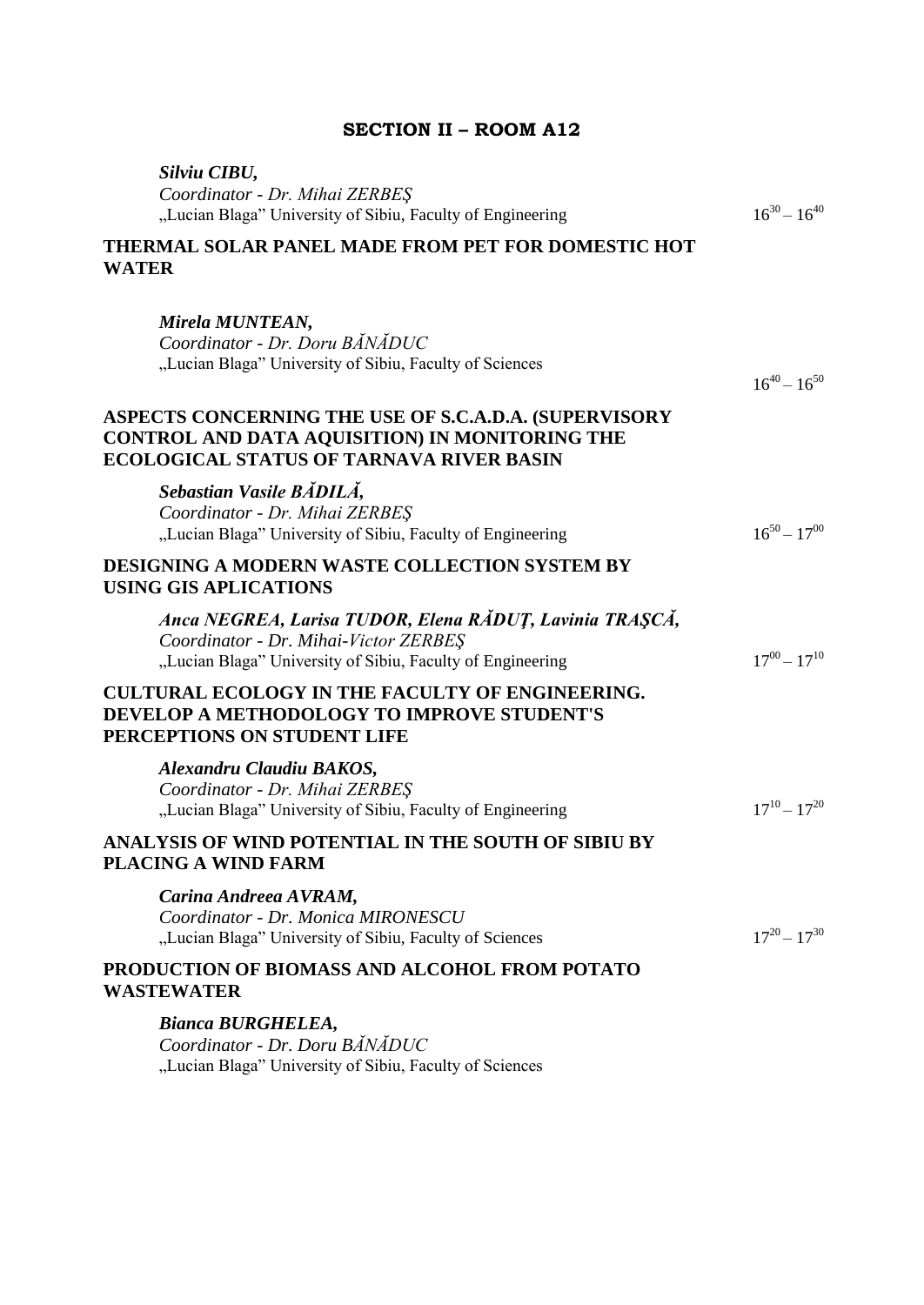|                                                                                                                                                                             | $17^{30} - 17^{40}$ |
|-----------------------------------------------------------------------------------------------------------------------------------------------------------------------------|---------------------|
| HISTORYCAL AND PRESENT HUMAN IMPACT ON TIMIS RIVER                                                                                                                          |                     |
| Roberta BRUTARU, Diana CÂMPEANU, Mădălina JERPEL,<br>Oana PUŞCAŞU,<br>Coordinator - Dr. Laurian Mugurel GHEORGHE<br>"Lucian Blaga" University of Sibiu, Faculty of Sciences | $17^{40} - 17^{50}$ |
| <b>CONTRIBUTIONS TO THE MONITORING OF THE LESSER SPOTTED</b><br>EAGLE (AQUILA POMARINA) IN ROSPA0098 PIEMONTUL FĂGĂRAȘ<br>AND ROSPA0099 PODIŞUL HÂRTIBACIULUI"              |                     |
| Mircea MARGINEAN,<br>Coordinator - Dr. Doru BĂNĂDUC<br>"Lucian Blaga" University of Sibiu, Faculty of Sciences                                                              | $17^{50} - 18^{00}$ |
| <b>GEOGRAPHICAL AND HUMAN IMPACT ELEMENTS INFLUENCE ON</b><br>THE FISH FAUNA OF THE OLTET RIVER (ROMANIA)                                                                   |                     |
| Corina SIMIAN,<br>Coordinators - Dr. Angela BANADUC, Dr. Stefan SAUTER<br>University of Chicago, Department of Computer Science                                             | $18^{00} - 18^{10}$ |
| <b>APPROACHES FOR THE BONE REMODELLING PROCESS</b>                                                                                                                          |                     |
| <b>DISCUSSIONS</b>                                                                                                                                                          | $18^{10} - 18^{30}$ |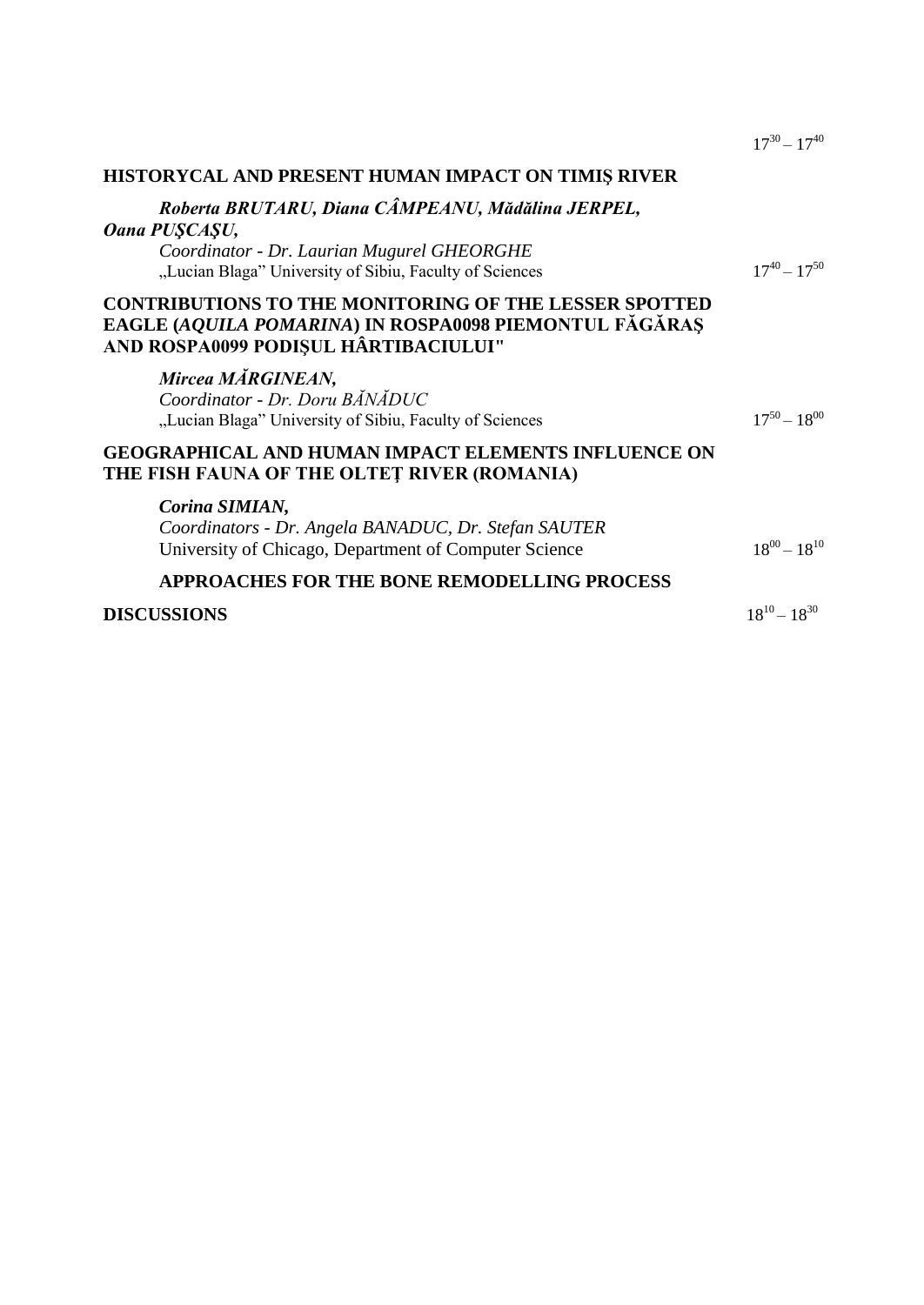| <b>SECTION III - ROOM A11</b>                                                                                                                                          |                     |
|------------------------------------------------------------------------------------------------------------------------------------------------------------------------|---------------------|
| Andreea ZAHARIA,                                                                                                                                                       |                     |
| Coordinator - Dr. Voichița GHEOCA                                                                                                                                      | $14^{00} - 14^{10}$ |
| "Lucian Blaga" University of Sibiu, Faculty of Sciences                                                                                                                |                     |
| <b>CONSIDERATIONS REGARDING THE LAND SNAIL FAUNA FROM</b><br><b>CHEILE OLTETULUI NATURE RESERVE</b>                                                                    |                     |
| Ioan Viorel DAMIAN, Mihaela Andreea SAVA, Iulia STĂNCULESCU,<br>Coordinator - Dr. Daniela-Minodora ILIE<br>"Lucian Blaga" University of Sibiu, Faculty of Sciences     | $14^{10} - 14^{20}$ |
| THE STUDY OF ARTHROPODS FROM THE SIBIU BASIN                                                                                                                           |                     |
| Ana DUMITRANA, Dragos DRAGHICI, Alecsandra ȚANEA,<br>Coordinator - Dr. Horea OLOSUTEAN<br>"Lucian Blaga" University of Sibiu, Faculty of Sciences                      | $14^{20} - 14^{30}$ |
|                                                                                                                                                                        |                     |
| <b>GROUND-DWELLING INVERTEBRATE COMMUNITES FROM THE</b><br>"SULINA WILD BEACH" NATURAL RESERVE (DANUBE DELTA,<br><b>ROMANIA</b> )                                      |                     |
| Elena TUDOR,                                                                                                                                                           |                     |
| Coordinator - Dr. Daniela-Minodora ILIE<br>"Lucian Blaga" University of Sibiu, Faculty of Sciences                                                                     | $14^{30} - 14^{40}$ |
| THE ARANEAE STUDY OF SCUNDU AREA (JUDEȚUL VÂLCEA)                                                                                                                      |                     |
| Corina-Emilia JUDE,                                                                                                                                                    |                     |
| Coordinator - Dr. Daniela-Minodora ILIE                                                                                                                                |                     |
| "Lucian Blaga" University of Sibiu, Faculty of Sciences                                                                                                                | $14^{40} - 14^{50}$ |
| DIURNAL LEPIDOPTEROFAUNA OF RAPOLTU MARE (JUD.<br>HUNEDOARA, ROMANIA)                                                                                                  |                     |
| Camelia-Ionela RENTEA,                                                                                                                                                 |                     |
| Coordinator - Dr. Daniela-Minodora ILIE<br>"Lucian Blaga" University of Sibiu, Faculty of Sciences                                                                     | $14^{50} - 15^{00}$ |
| THE COLEOPTERA FAUNA OF CRÂNGU VILLAGE<br>(VÂLCEA COUNTY, ROMANIA)                                                                                                     |                     |
| Ioana Cristina NEGRILÁ,<br>Coordinator - Dr. Ioan TĂUŞAN<br>"Lucian Blaga" University of Sibiu, Faculty of Sciences                                                    | $15^{00} - 15^{10}$ |
| <b>EFFECTS OF PRESCRIBED FIRE ON ANT COMMUNITIES</b><br>(HYMENOPTERA: FORMICIDAE) - CASE STUDY: XERO-MESOPHILE<br>MEADOWS FOM THE NATURA 2000 SITE "DEALURILE CLUJULUI |                     |

**EST"**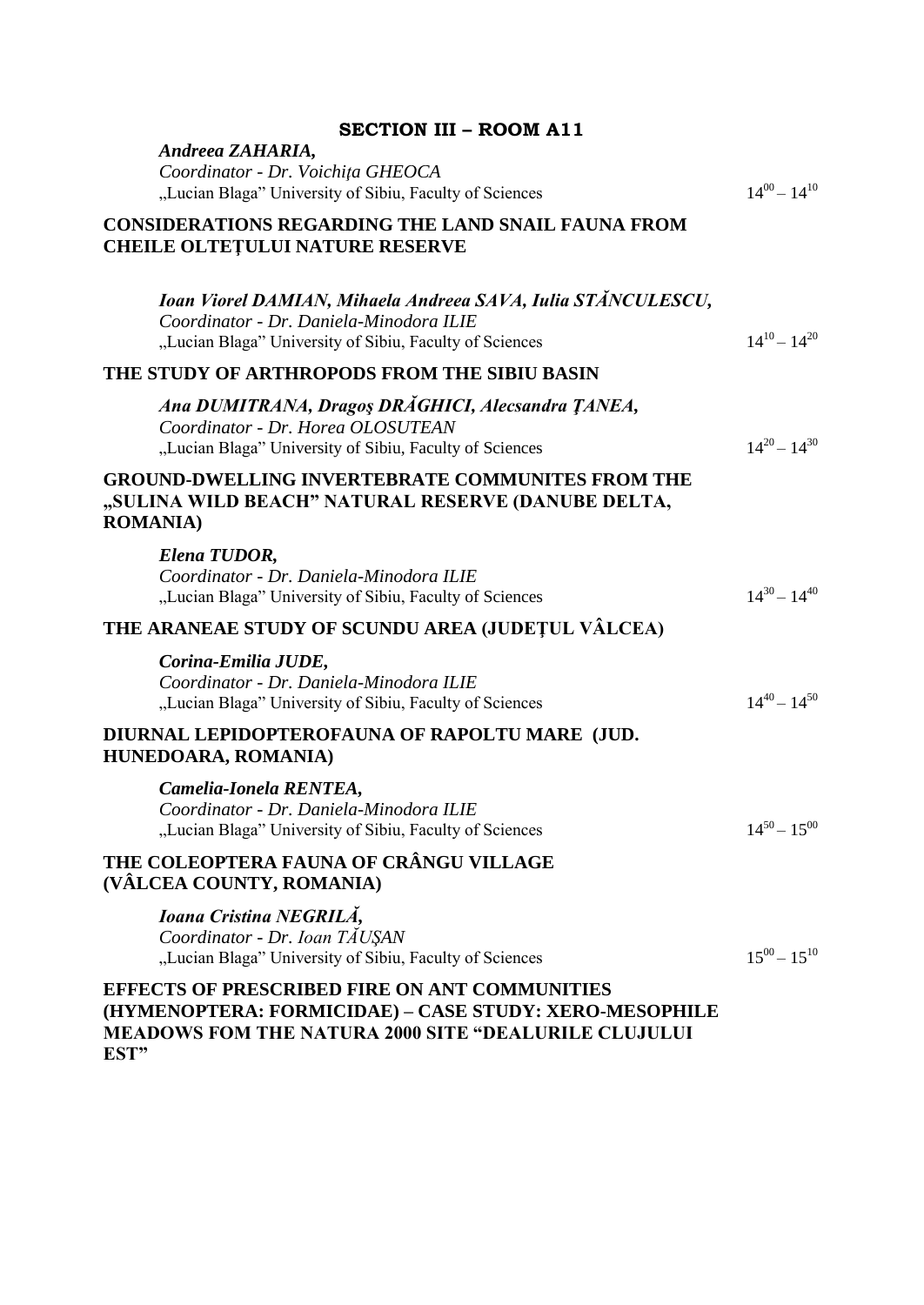| <b>Marian Victor CHISALOM,</b><br>Coordinators - Dr. Corneliu BUCSA, Dr. Ioan TAUSAN<br>"Lucian Blaga" University of Sibiu, Faculty of Sciences | $15^{10} - 15^{20}$ |
|-------------------------------------------------------------------------------------------------------------------------------------------------|---------------------|
| ANT COMMUNITIES (HYMENOPTERA: FORMICIDAE) FROM<br>THE "IZVOARELE NEREI" NATURE RESERVE<br>(THE SEMENIC-CHEILE CARASULUI NATIONAL PARK)          |                     |
| Cornel-George PLAIAŞU,<br>Coordinators - Dr. Daniela-Minodora ILIE, Gabriela CUZEPAN<br>"Lucian Blaga" University of Sibiu, Faculty of Sciences | $15^{20} - 15^{30}$ |
| <b>FAUNA AND ECOLOGICAL STUDY OF EPIGEAL BEETLES FROM</b><br>CRISTIAN (SIBIU, ROMÂNIA)                                                          |                     |
| Ovidiu-Alexandru POPESCU,<br>Coordinator - Dr. Lucian Dragos GORGAN<br>"Alexandru Ioan Cuza" University of Iași, Faculty of Biology             | $15^{30} - 15^{40}$ |
| VIPERA URSINII MOLDAVICA INTRASPECIFIC VARIABILITY<br><b>ANALYSIS</b>                                                                           |                     |
| <b>Ioan-Aurelian BORDEI,</b><br>Coordinator - Dr. Ana-Maria BENEDEK<br>"Lucian Blaga" University of Sibiu, Faculty of Sciences                  | $15^{40} - 15^{50}$ |
| <b>SMALL MAMMALS FROM THE OUTSKIRTS OF ROMAN</b><br>(NEAMT COUNTY)                                                                              |                     |
| <b>DISCUSSIONS</b>                                                                                                                              | $15^{50} - 16^{10}$ |
| <b>Coffee break – Individual discussions</b>                                                                                                    | $16^{10} - 16^{30}$ |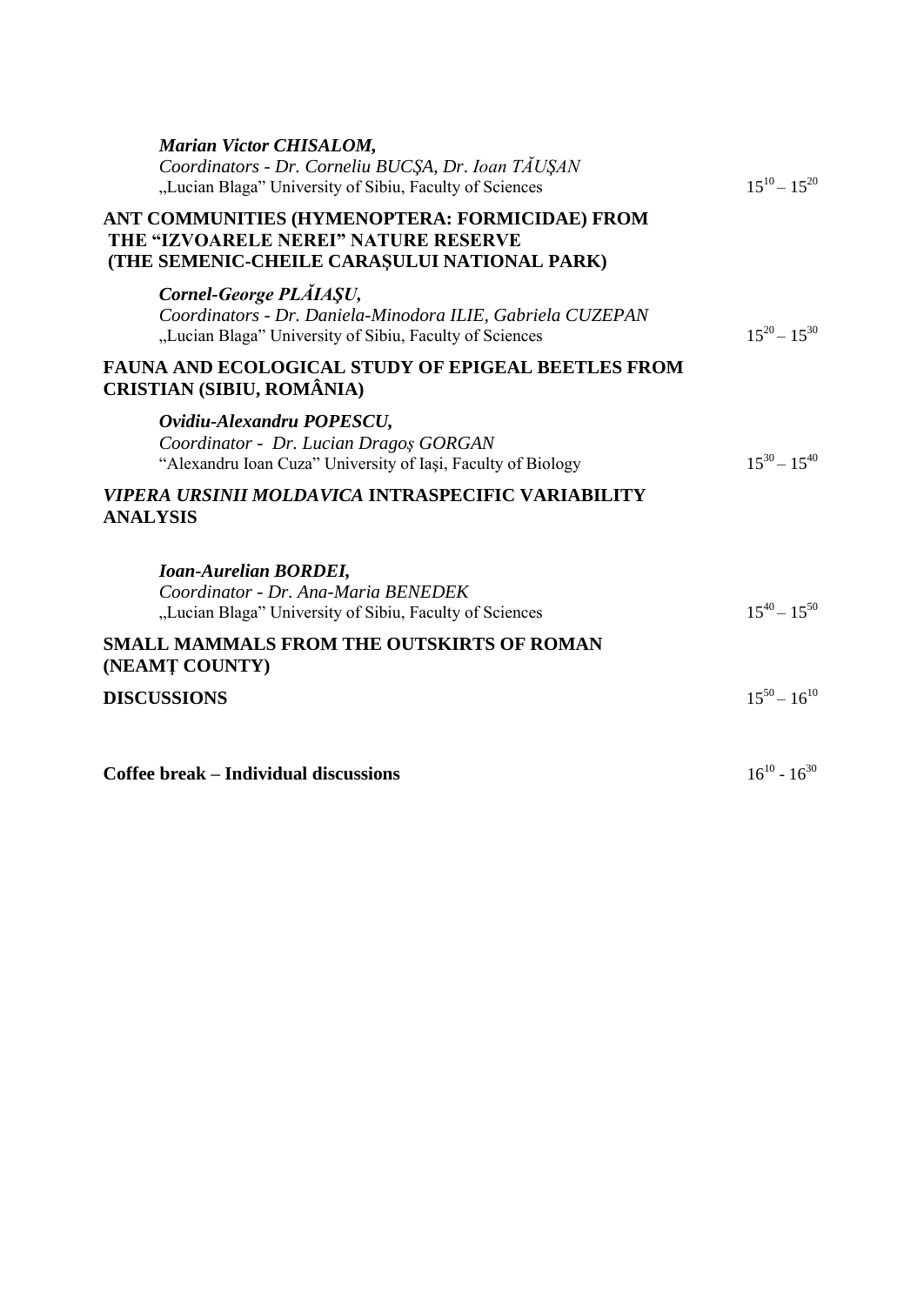| Carmen Mihaela CIOC,<br>Coordinator - Dr. Constantin DRĂGULESCU<br>"Lucian Blaga" University of Sibiu, Faculty of Sciences                                                                                  | $16^{30} - 16^{40}$ |
|-------------------------------------------------------------------------------------------------------------------------------------------------------------------------------------------------------------|---------------------|
| THE BIOLOGICAL, PHYTOGEOGRAPHICAL AND ECOLOGICAL<br>STUDY OF THE CORMOFLORA IN THE SETTLEMENT OF ATEL, THE<br><b>COUNTY OF SIBIU (ROMANIA)</b>                                                              |                     |
| Elena-Petronela BRAN,<br>Coordinator - Dr. Daniela NICUȚĂ<br>University "Vasile Alecsandri" of Bacau, Faculty of Science                                                                                    | $16^{40} - 16^{50}$ |
| STUDIES ON THE MORPHOGENETIC REACTION OF SOME<br><b>EXPLANTS OF CALENDULA OFFICINALIS AND ANALYSIS OF NEW</b><br><b>SHOOTS PHYTOCHEMICAL</b>                                                                |                     |
| Gabriela-Tatiana ROTILÁ,<br>Coordinator - Dr. Daniela NICUȚĂ<br>University "Vasile Alecsandri" of Bacau, Faculty of Sciences                                                                                | $16^{50} - 17^{00}$ |
| <b>OBSERVATIONS REGARDING IN VITRO BEHAVIOUR OF RUBUS</b><br>HIRTUS W. ET K. BLACKBERRY SPECIES                                                                                                             |                     |
| Ştefan CIOBANU,<br>Coordinator - Dr. Daniela NICUȚĂ<br>University "Vasile Alecsandri" of Bacau, Faculty of Sciences                                                                                         | $17^{00} - 17^{10}$ |
| ASPECTS REGARDING VACCINIUM CORYMBOSUM L.<br><b>MORPHOGENETIC RESPONSE</b>                                                                                                                                  |                     |
| Cristina NESTOR,<br>Coordinators - Dr. Maria-Mihaela ANTOFIE, Dr. Camelia SAND<br>"Lucian Blaga" University of Sibiu, Faculty for Agricultural Sciences, Food<br><b>Industry and Environment Protection</b> | $17^{10} - 17^{20}$ |
| STUDY ON THE OFFICIAL RECOGNITION OF THE LOCAL VARIETY<br>"RED ONION OF FĂGĂRAȘ"                                                                                                                            |                     |
| Diana MARTIN,<br>Coordinator - Dr. Maria-Mihaela ANTOFIE<br>"Lucian Blaga" University of Sibiu, Faculty for Agricultural Sciences, Food<br><b>Industry and Environment Protection</b>                       | $17^{20} - 17^{30}$ |

### **SECTION IV – ROOM A11**

**TRADITIONAL KNOWLEDGE RELATED TO CARAWAY**